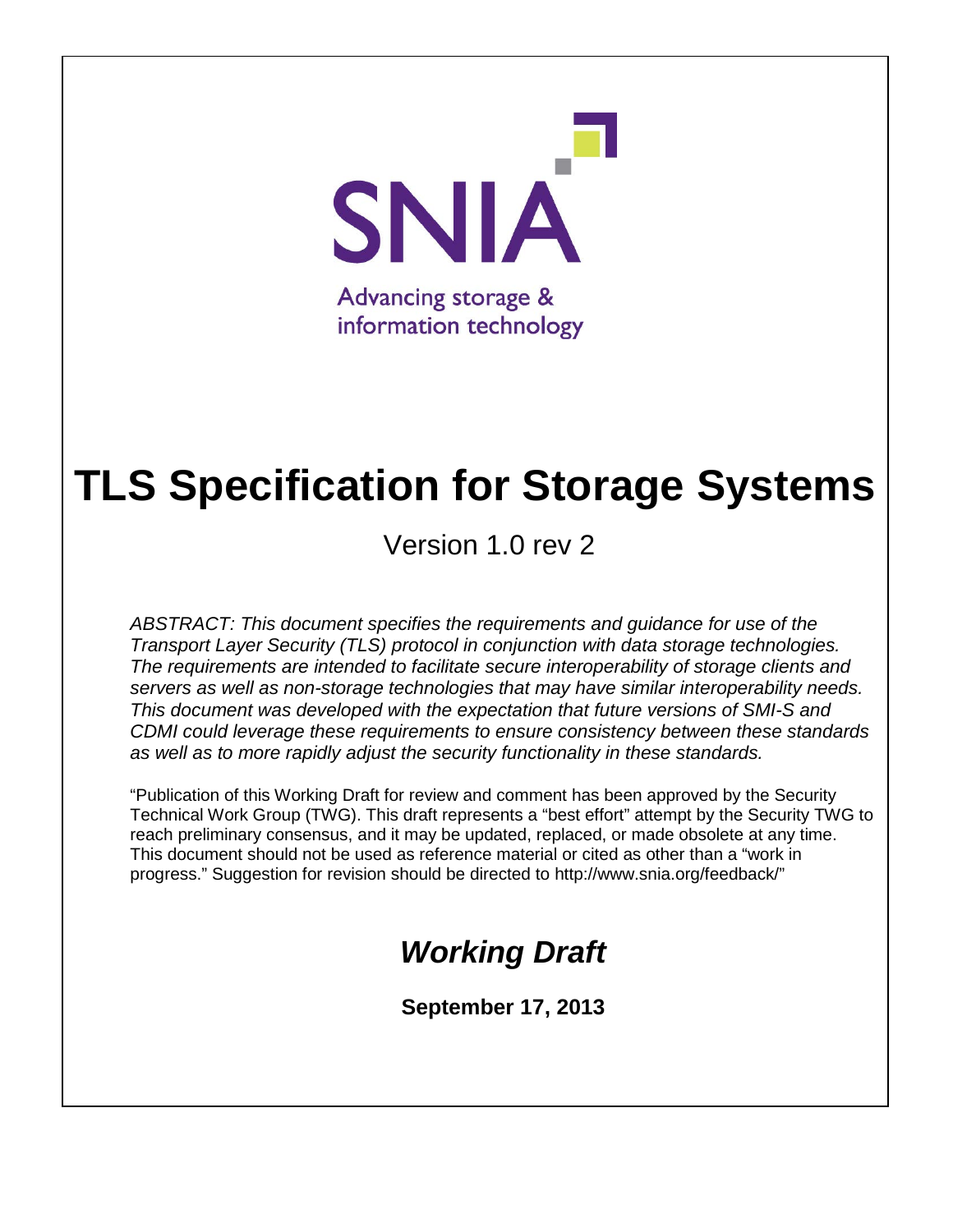### 1 2

4

# <sup>3</sup> **Revision History**

| <b>Revision</b>  | Date            | <b>Sections</b> | Originator:  | <b>Comments</b>                 |
|------------------|-----------------|-----------------|--------------|---------------------------------|
| Version 0.5      | March 29, 2013  | All             | Eric Hibbard | <b>SNIA Public Review Draft</b> |
| rev 1            |                 |                 |              | (prepared for TC)               |
| Version 0.6      | August 7, 2013  | All             | Eric Hibbard | Post SNIA Public Review         |
| rev 1            |                 |                 |              | Draft                           |
| Version 0.6      | August 19, 2013 | All             | Eric Hibbard | Further cleanup from SNIA       |
| rev 2            |                 |                 |              | <b>Public Review</b>            |
| Version 0.6      | August 20, 2013 | All             | Eric Hibbard | Added draft PSK guidance        |
| rev 3            |                 |                 |              |                                 |
| Version 1.0      | September 13,   | All             | Eric Hibbard | Prepared final text             |
| rev 1            | 2013            |                 |              |                                 |
| Version 1.0      | September 17,   | All             | Eric Hibbard | Fixed an issue with             |
| rev <sub>2</sub> | 2013            |                 |              | certificate revocation          |
|                  |                 |                 |              |                                 |
|                  |                 |                 |              |                                 |

5

6<br>7<br>8

7 Suggestion for changes or modifications to this document should be submitted at

8 http://www.snia.org/feedback/.

9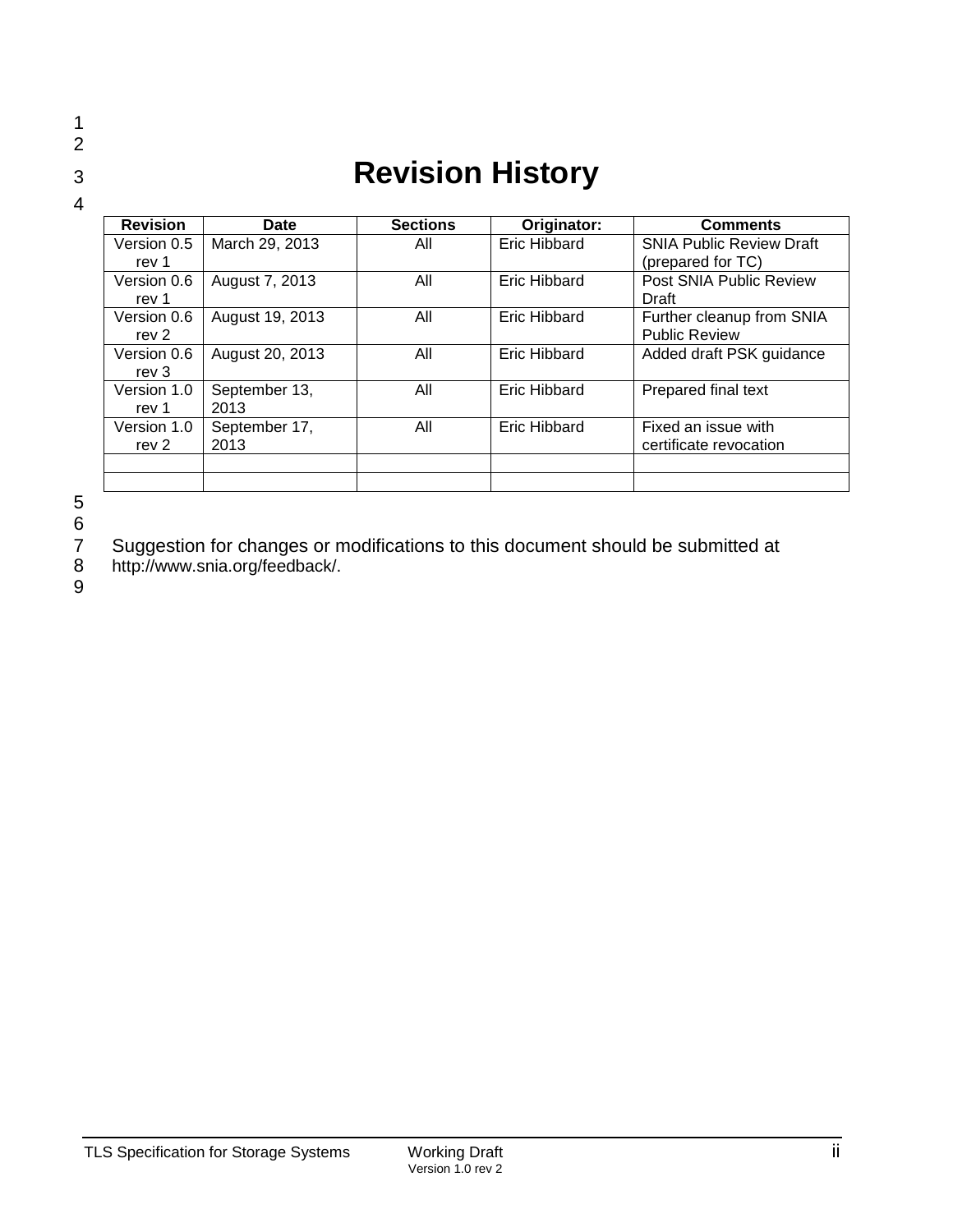| 1<br>$\overline{2}$<br>3                                                            | The SNIA hereby grants permission for individuals to use this document for personal<br>use only, and for corporations and other business entities to use this document for<br>internal use only (including internal copying, distribution, and display) provided that:                                                                                                                                                                                                                                                                                                                                             |
|-------------------------------------------------------------------------------------|--------------------------------------------------------------------------------------------------------------------------------------------------------------------------------------------------------------------------------------------------------------------------------------------------------------------------------------------------------------------------------------------------------------------------------------------------------------------------------------------------------------------------------------------------------------------------------------------------------------------|
| 4<br>5                                                                              | 1. Any text, diagram, chart, table or definition reproduced must be reproduced in its<br>entirety with no alteration, and,                                                                                                                                                                                                                                                                                                                                                                                                                                                                                         |
| 6<br>$\overline{7}$<br>8                                                            | 2. Any document, printed or electronic, in which material from this document (or any<br>portion hereof) is reproduced must acknowledge the SNIA copyright on that<br>material, and must credit the SNIA for granting permission for its reuse.                                                                                                                                                                                                                                                                                                                                                                     |
| $\boldsymbol{9}$<br>10 <sup>°</sup><br>11<br>12<br>13<br>14<br>15<br>16<br>17<br>18 | Other than as explicitly provided above, you may not make any commercial use of this<br>document, sell any or this entire document, or distribute this document to third parties.<br>All rights not explicitly granted are expressly reserved to SNIA.<br>Permission to use this document for purposes other than those enumerated above may be<br>requested by e-mailing tcmd@snia.org please include the identity of the requesting individual<br>and/or company and a brief description of the purpose, nature, and scope of the requested<br>use.<br>Copyright © 2013 Storage Networking Industry Association. |
| 19                                                                                  |                                                                                                                                                                                                                                                                                                                                                                                                                                                                                                                                                                                                                    |
| 20                                                                                  |                                                                                                                                                                                                                                                                                                                                                                                                                                                                                                                                                                                                                    |
| 21                                                                                  |                                                                                                                                                                                                                                                                                                                                                                                                                                                                                                                                                                                                                    |
| 22                                                                                  |                                                                                                                                                                                                                                                                                                                                                                                                                                                                                                                                                                                                                    |
| $\sim$                                                                              |                                                                                                                                                                                                                                                                                                                                                                                                                                                                                                                                                                                                                    |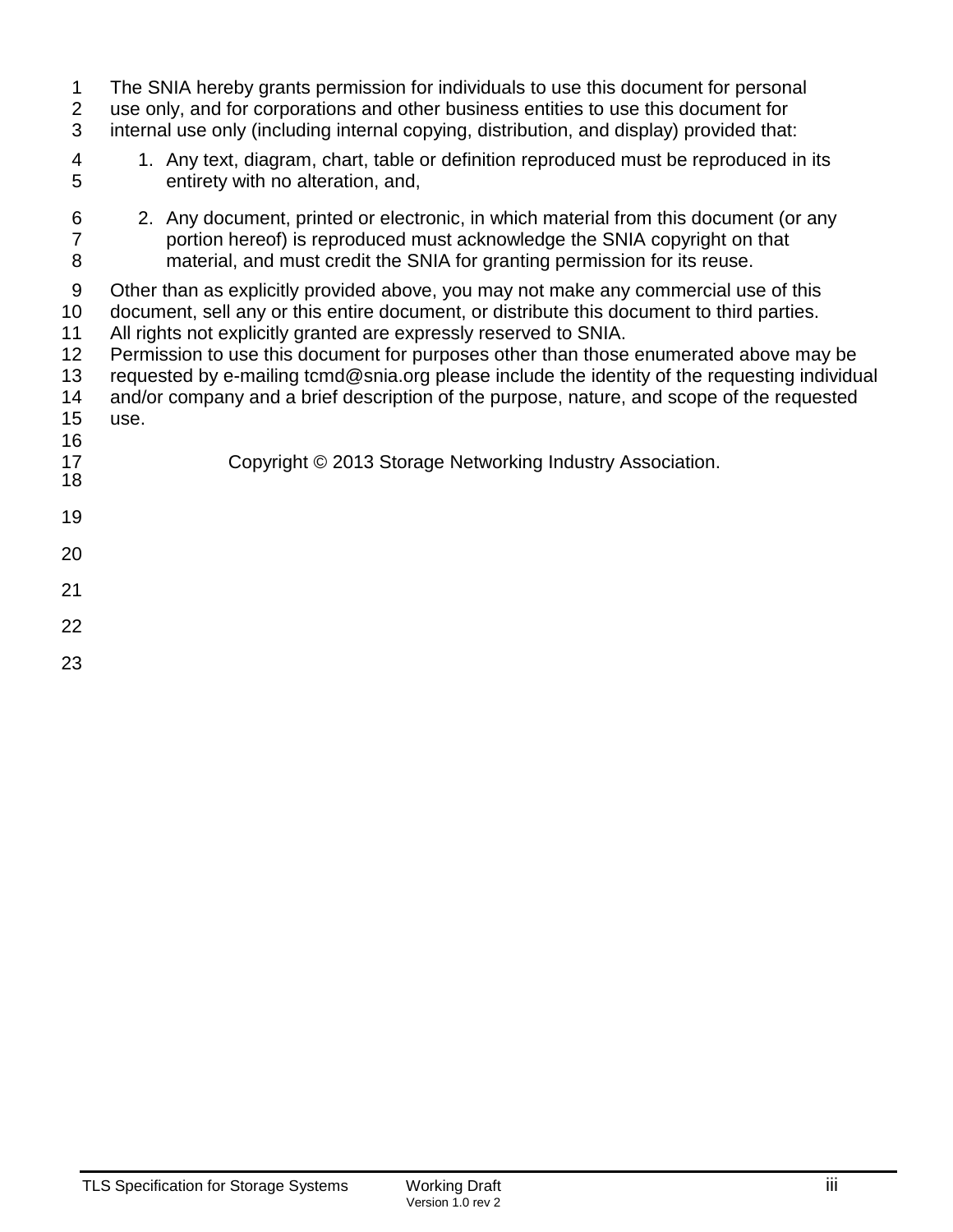|  | <b>Contents</b> |
|--|-----------------|
|--|-----------------|

| $\overline{2}$                                     |                                                                  |  |
|----------------------------------------------------|------------------------------------------------------------------|--|
| 3<br>1                                             |                                                                  |  |
| 4<br>$\mathbf{2}$                                  |                                                                  |  |
| 5<br>3                                             |                                                                  |  |
| 6<br>4                                             |                                                                  |  |
| 7<br>5                                             |                                                                  |  |
| 8<br>9<br>10<br>11<br>12<br>13<br>14               | 5.1<br>52<br>5.3<br>5.3.1<br>5.3.2<br>5.3.3<br>5.3.4             |  |
| 15<br>6                                            |                                                                  |  |
| 16<br>17<br>18<br>19<br>20                         | 6.1<br>6.2.1<br>6.2.2                                            |  |
| 21<br>$\overline{7}$                               | GUIDANCE FOR THE IMPLEMENTATION AND USE OF TLS IN DATA STORAGE 9 |  |
| 22<br>23<br>24<br>25<br>26<br>27<br>28<br>29<br>30 | 71<br>7.1.1<br>7.1.2<br>7.1.3<br>7.1.4<br>7.3<br>7.4<br>7.5      |  |
| 31                                                 |                                                                  |  |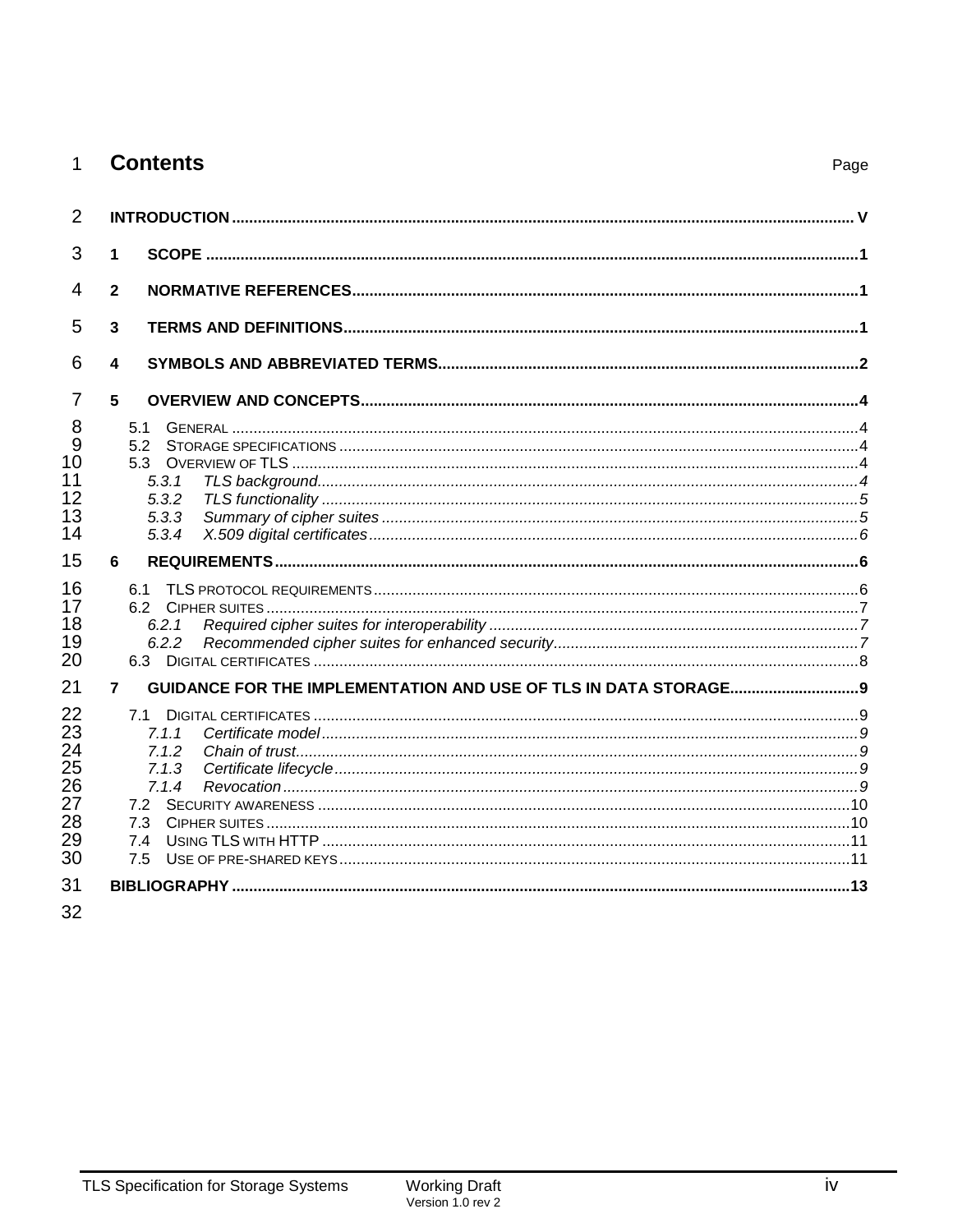# 1 **Introduction**

2 Within Information and Communications Technology (CT), one of the best defenses against telecommunications<br>3 attacks is to deploy security services implemented with mechanisms specified in standards that are thoroughly<br>4 attacks is to deploy security services implemented with mechanisms specified in standards that are thoroughly 4 vetted in the public domain and rigorously tested by third party laboratories, by vendors, and by users of<br>5 commercial off-the-shelf products. Three services that most often address network user security requirements ar 5 commercial off-the-shelf products. Three services that most often address network user security requirements are<br>6 confidentiality, message integrity and authentication. confidentiality, message integrity and authentication.

7 The Internet Engineering Task Force (IETF) with its Transport Layer Security (TLS) has a standard that is able to<br>8 prevent tampering, message forgery, and eavesdropping by encrypting data units, or segments, from one en 8 prevent tampering, message forgery, and eavesdropping by encrypting data units, or segments, from one end of<br>9 the transport layer to the other. In addition, TLS is application protocol independent, which means higher-le 9 the transport layer to the other. In addition, TLS is application protocol independent, which means higher-level<br>10 protocols like HTTP can laver on top of the TLS protocol transparently. protocols like HTTP can layer on top of the TLS protocol transparently.

11 Additional details beyond the basic TLS protocol specification are necessary to ensure both security and<br>12 interoperability. This specification provides that detail in the form of specific requirements and guidance for 12 interoperability. This specification provides that detail in the form of specific requirements and guidance for using<br>13 Transport Laver Security (TLS) in conjunction with storage systems. Transport Layer Security (TLS) in conjunction with storage systems.

14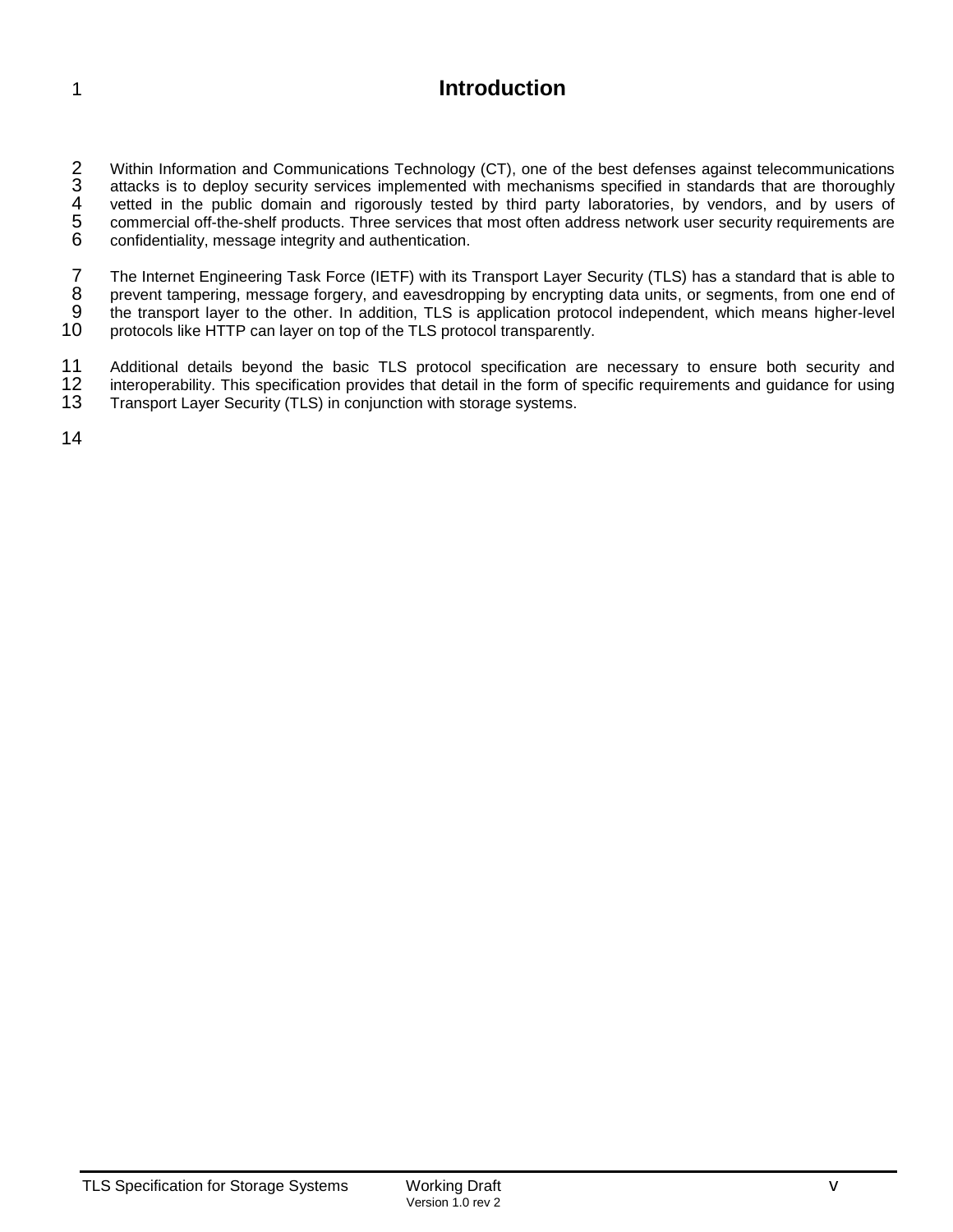# 1 **Information technology — Security techniques — TLS**  2 **specification for storage systems**

# 3 **1 Scope**

This specification details the requirements for use of the Transport Layer Security (TLS) protocol in<br>
5 conjunction with data storage technologies. The requirements set out in this specification are intended to<br>
6 facilit 5 conjunction with data storage technologies. The requirements set out in this specification are intended to facilitate secure interoperability of storage clients and servers as well as non-storage technologies that may have similar interoperability needs.

8 This specification is relevant to anyone involved in owning, operating or using data storage devices. This<br>9 includes senior managers, acquirers of storage product and service, and other non-technical managers or 9 includes senior managers, acquirers of storage product and service, and other non-technical managers or<br>10 users, in addition to managers and administrators who have specific responsibilities for information 10 users, in addition to managers and administrators who have specific responsibilities for information<br>11 security and/or storage security, storage operation, or who are responsible for an organization's overall 11 security and/or storage security, storage operation, or who are responsible for an organization's overall<br>12 security program and security policy development. It is also relevant to anyone involved in the planning, 12 security program and security policy development. It is also relevant to anyone involved in the planning, <br>13 design and implementation of the architectural aspects of storage security. design and implementation of the architectural aspects of storage security.

# 14 **2 Normative references**

15 The following referenced documents are indispensable for the application of this document. For dated 16 referenced to application of the referenced 16 references, only the edition cited applies. For undated references, the latest edition of the referenced 17 document (including any amendments) applies document (including any amendments) applies.

- 18 ISO/IEC 27000:2012, *Information technology — Security techniques — Information security management*  19 *systems — Overview and vocabulary*
- 20 IETF RFC 5280, *Internet X.509 Public Key Infrastructure Certificate and Certificate Revocation List (CRL)*  21 *Profile*, IETF, May 2008
- 22 IETF RFC 5246, *The Transport Layer Security (TLS) Protocol Version 1.2*, IETF, August 2008
- 23 IETF RFC 5746, *Transport Layer Security (TLS) Renegotiation Indication Extension*, IETF, February 2010

# 24 **3 Terms and definitions**

- 25 For the purposes of this document, the terms and definitions given in ISO/IEC 27000 and the following 26 apply. apply.
- 27 **3.1**
- 28 **cipher suite**
- 29 named combination of authentication, encryption, and message authentication code algorithms used to <br>30 negotiate the security settings for a network connection negotiate the security settings for a network connection

31 Note 1 to entry: Cipher suites are typically used with the Transport Layer Security (TLS) and the Secure Sockets<br>32 Layer (SSL) network protocols. Layer (SSL) network protocols.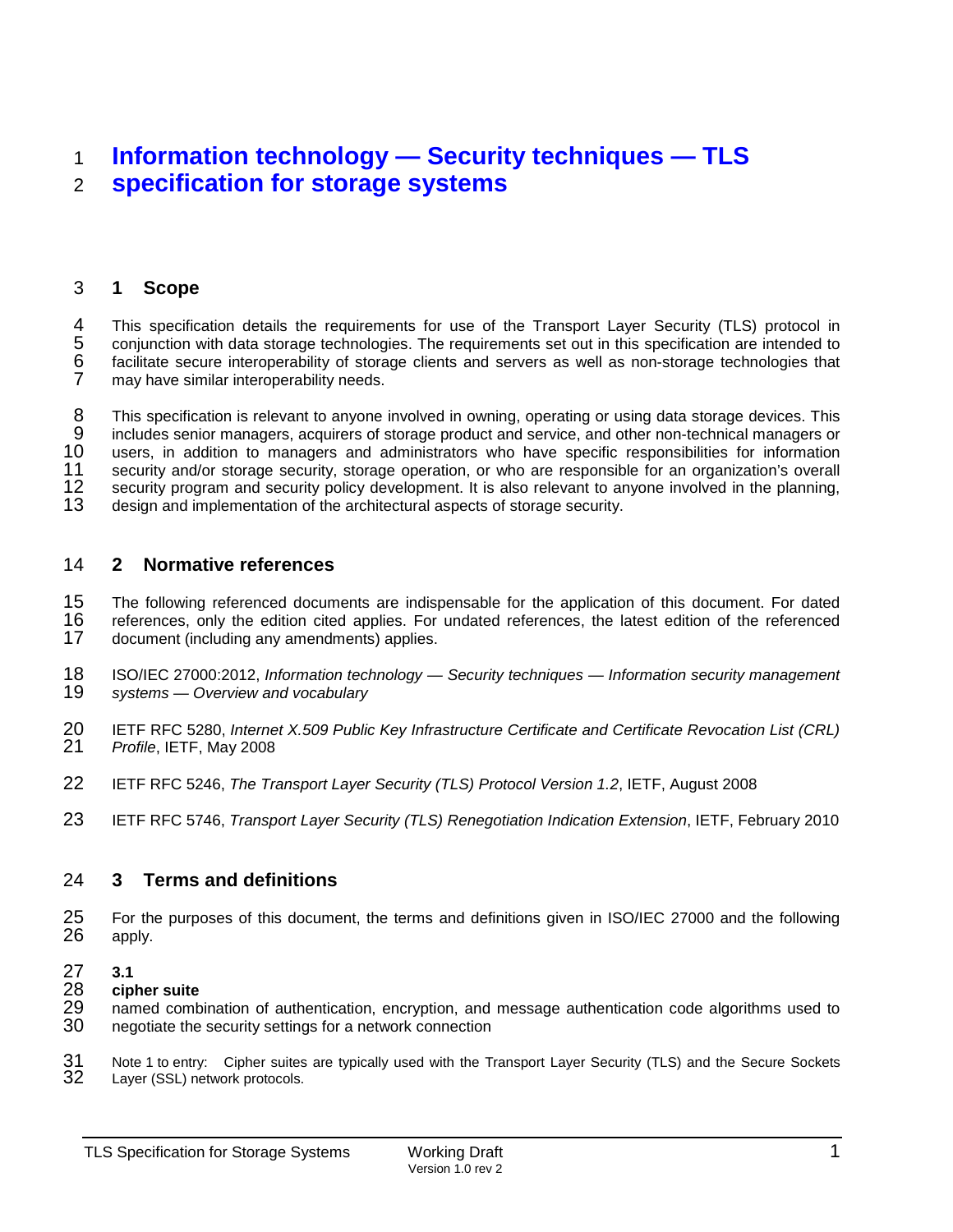# **digital certificate**

- **3.2**<br>
2 **dig**<br>
3 data<br>
4 **belg** data structure signed with a digital signature that is based on a public key and which asserts that the key belongs to a subject identified in the structure
- 

# **3.3**

- **perfect forward secrecy** security condition in which a leaving entity cannot obtain any subsequent shared secret keys
- [SOURCE: ISO/IEC 11770-5:2011, 3.24.]

# **3.4**

- **proxy**
- 11 intermediary that acts as both a server and a client for the purpose of making requests on behalf of other<br>12 inclents clients
- 

# **3.5 self-signed certificate**

- digital certificate (3.2) that is signed by the same entity whose identity it certifies
- Note 1 to entry: A self-signed certificate is one signed with its own private key.
- 

# **3.6**

- **security strength** number associated with the amount of work that is required to break a cryptographic algorithm or system
- [SOURCE: ISO/IEC 27040:3rdCD, 3.35.]

# **4 Symbols and abbreviated terms**

- 3DES Triple Data Encryption Standard
- AED Authenticated Encryption with Additional Data
- 24 AES Advanced Encryption Standard
- CA Certificate Authority
- CBC Cipher Block Chaining
- CDMI Cloud Data Management Interface
- 28 CRL Certificate Revocation List
- CRLDP CRL Distribution Point
- DER Distinguished Encoding Rules
- DHE Ephemeral Diffie-Hellman
- DSA Digital Signature Algorithm
- ECDHE Elliptic Curve Ephemeral Diffie–Hellman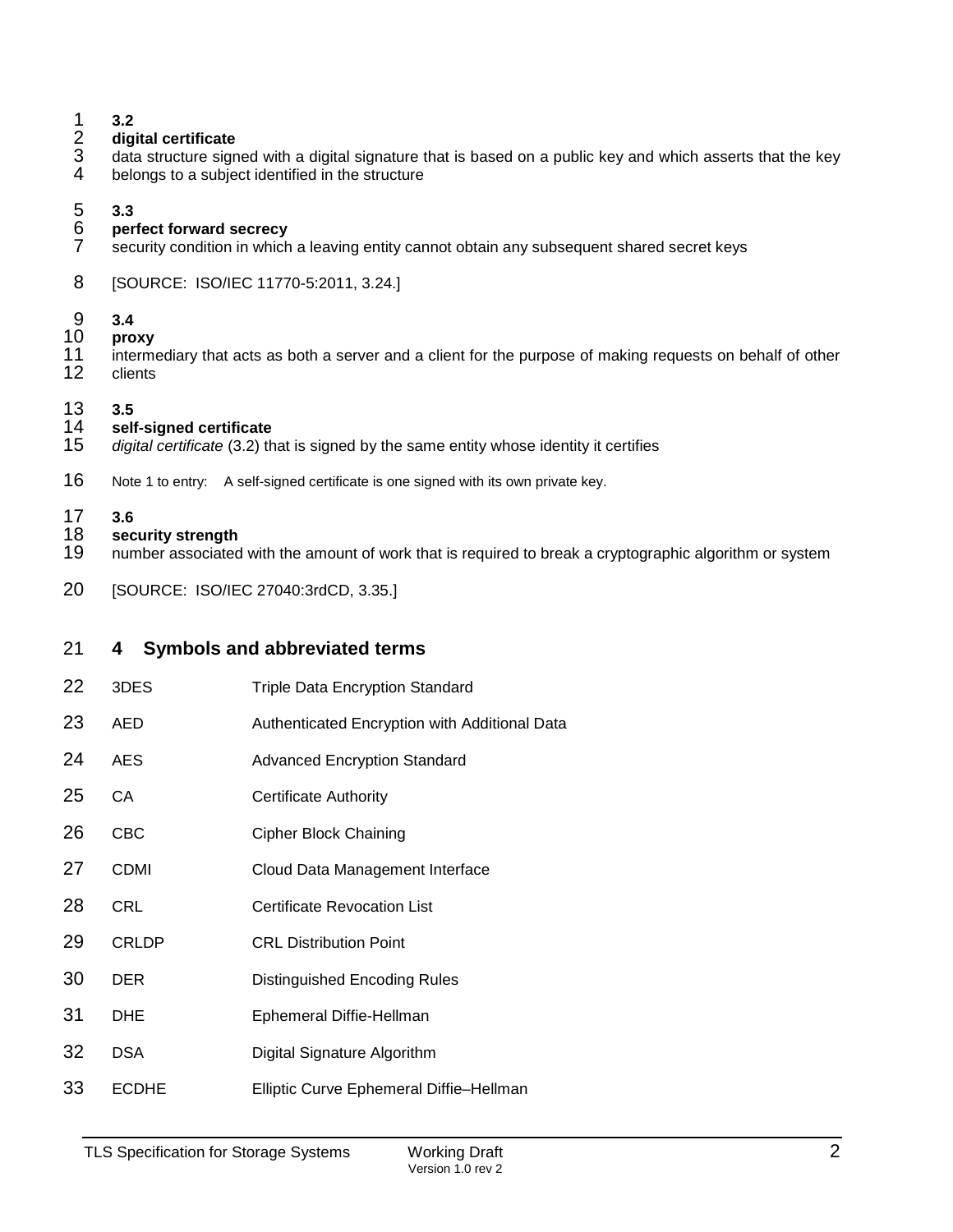| 1  | <b>ECDSA</b>    | Elliptic Curve Digital Signature Algorithm    |
|----|-----------------|-----------------------------------------------|
| 2  | <b>EDE</b>      | Encryption-Decryption-Encryption              |
| 3  | <b>GCM</b>      | Galois/Counter Mode                           |
| 4  | <b>HMAC</b>     | Hash Message Authentication Code              |
| 5  | <b>HTTP</b>     | <b>Hypertext Transfer Protocol</b>            |
| 6  | <b>HTTPS</b>    | <b>Hypertext Transfer Protocol Secure</b>     |
| 7  | <b>ICT</b>      | Information and Communications Technology     |
| 8  | <b>IETF</b>     | Internet Engineering Task Force               |
| 9  | IP              | <b>Internet Protocol</b>                      |
| 10 | <b>MAC</b>      | Message Authentication Code                   |
| 11 | MD <sub>5</sub> | Message Digest 5                              |
| 12 | <b>NSA</b>      | <b>National Security Agency</b>               |
| 13 | <b>OCSP</b>     | <b>Online Certificate Status Protocol</b>     |
| 14 | <b>PEM</b>      | <b>Privacy Enhanced Mail</b>                  |
| 15 | <b>PKCS</b>     | Public-Key Cryptography Standards             |
| 16 | PKI             | Public Key Infrastructure                     |
| 17 | <b>PSK</b>      | Pre-Shared Key                                |
| 18 | <b>RFC</b>      | <b>Request For Comment</b>                    |
| 19 | <b>RSA</b>      | Rivest, Shamir, and Adelman algorithm         |
| 20 | <b>SHA</b>      | Secure Hash Algorithm                         |
| 21 | SMI-S           | Storage Management Initiative - Specification |
| 22 | <b>SNIA</b>     | Storage Networking Industry Association       |
| 23 | SSL             | Secure Socket Layer                           |
| 24 | <b>TCP</b>      | <b>Transmission Control Protocol</b>          |
| 25 | <b>TLS</b>      | <b>Transport Layer Security</b>               |
| 26 |                 |                                               |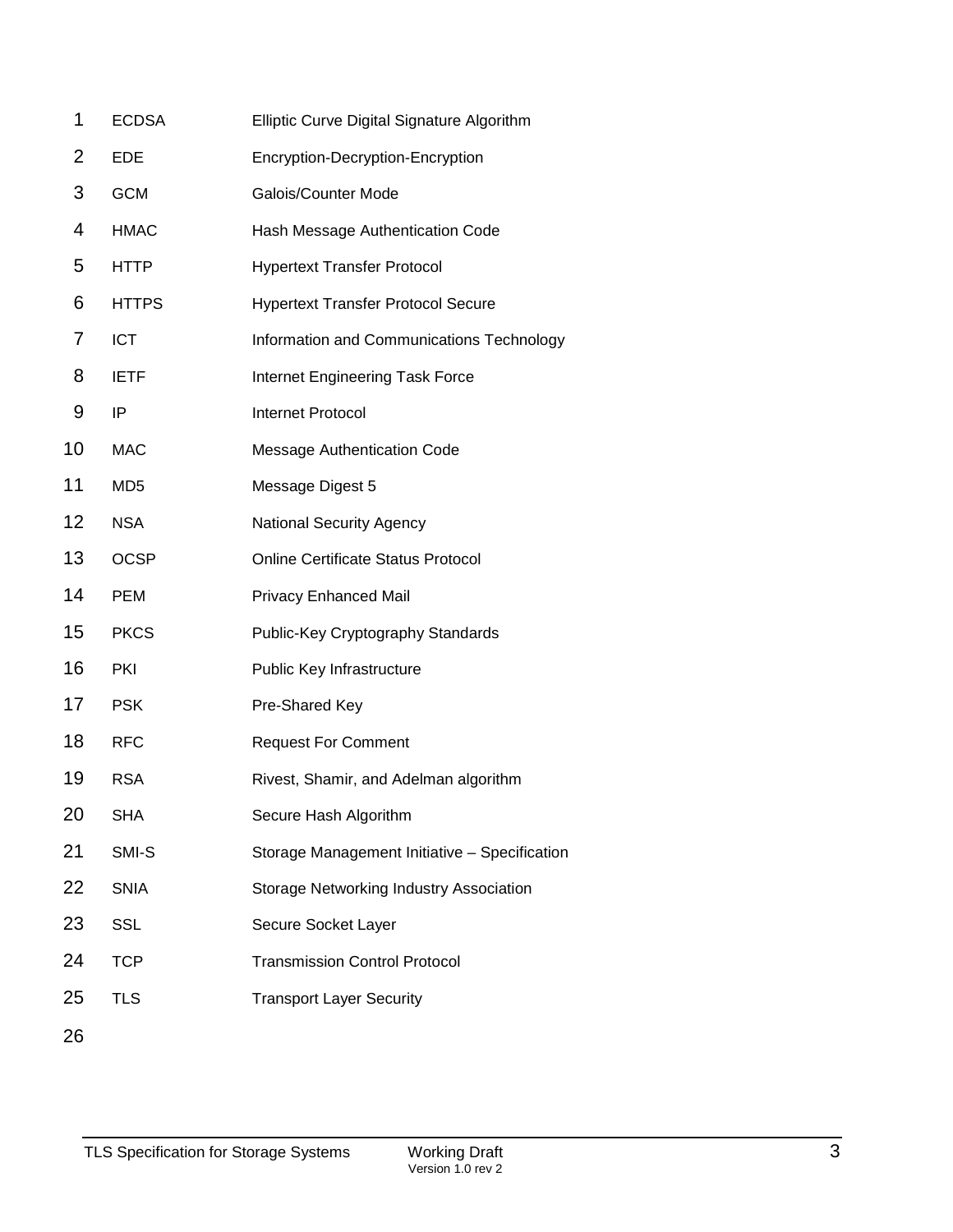# 1 **5 Overview and concepts**

# 2 **5.1 General**

3 Data storage systems and infrastructure increasingly use technologies such as protocols over TCP/IP to<br>4 manage the systems and data as well as to access the data. In many situations, the historical reliance on 4 manage the systems and data as well as to access the data. In many situations, the historical reliance on isolated connectivity, specialized technologies, and the physical security of data centers are not sufficient to p isolated connectivity, specialized technologies, and the physical security of data centers are not sufficient 6 to protect data, especially when the data is considered sensitive and/or high value. Thus, there is a need to include security at the transport layer and at the same time, ensure interoperability.

8 The Transport Layer Security (TLS) and its predecessor, the Security Socket Layer (SSL), have been<br>9 used successfully to protect a wide range of communications over TCP/IP. Recognizing this fact, the 9 used successfully to protect a wide range of communications over TCP/IP. Recognizing this fact, the<br>10 storage industry has mandated the use of TLS/SSL in conjunction with the Hypertext Transfer Protocol 10 storage industry has mandated the use of TLS/SSL in conjunction with the Hypertext Transfer Protocol<br>11 (HTTP) for multiple specifications (see 5.2). Unfortunately, these storage specifications tend to be lengthy 11 (HTTP) for multiple specifications (see 5.2). Unfortunately, these storage specifications tend to be lengthy<br>12 and complex, resulting in long development cycles that don't allow for rapid requirements changes due to 12 and complex, resulting in long development cycles that don't allow for rapid requirements changes due to <br>13 security vulnerabilities or new attacks. security vulnerabilities or new attacks.

- 14 The objectives for this specification are to:
- 15 Specify the TLS elements necessary to secure storage management and data access
- 16 Facilitate timely updates and enhancements to the security for the storage specifications
- 17 Ensure storage clients and systems can interoperate securely
- 18 Support non-storage technologies that may have similar TLS interoperability needs

# 19 **5.2 Storage specifications**

- 20 As a starting point, the TLS requirements were extracted from the following specification:
- 21 ISO/IEC 17826:2012, Information technology Cloud Data Management Interface (CDMI)
- 22 Storage Networking Industry Association (SNIA), Storage Management Initiative Specification<br>23 (SMI-S) Version 1.6.1 (SMI-S), Version 1.6.1
- 24 These requirements were then harmonized, eliminating minor differences. The resulting requirements 25 (see clause 6) have been updated to reflect the current state of TLS and attack mitioation strategies. (see clause 6) have been updated to reflect the current state of TLS and attack mitigation strategies.

# 26 **5.3 Overview of TLS**

# 27 **5.3.1 TLS background**

28 TLS is a protocol that provides communications security over networks. It allows client/server applications<br>29 to communicate in a way that is designed to prevent eavesdropping, tampering, or message forgery. TLS 29 to communicate in a way that is designed to prevent eavesdropping, tampering, or message forgery. TLS<br>30 is layered on top of some reliable transport protocol (e.g., TCP), and it is used for encapsulation of 30 is layered on top of some reliable transport protocol (e.g., TCP), and it is used for encapsulation of 31 various higher-level protocols (e.g., HTTP). various higher-level protocols (e.g., HTTP).

32 TLS version 1.2 of the protocol is specified in IETF RFC 5246. Earlier, and less secure, versions of TLS<br>33 are also specified and in use: TLS versions 1.0 is specified in IETF RFC 2246 and TLS versions 1.1 is 33 are also specified and in use; TLS versions 1.0 is specified in IETF RFC 2246 and TLS versions 1.1 is 34 and in particular<br>34 and specified in IETF RFC 4346. The predecessor to TLS The Secure Sockets Laver (SSL) and in specified in IETF RFC 4346. The predecessor to TLS, The Secure Sockets Layer (SSL), and in particular,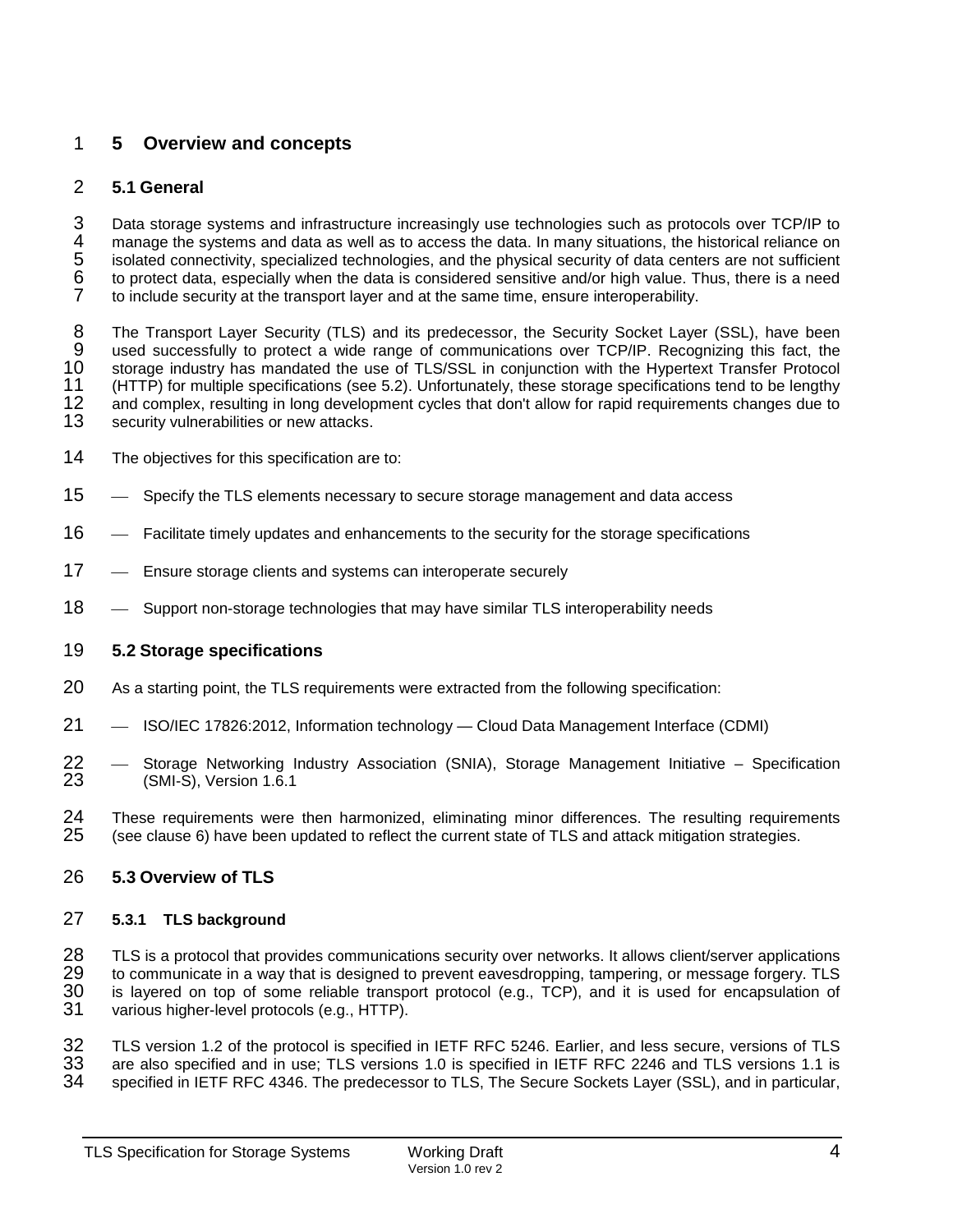- 1 version 3.0 is also in use, but also considered less secure; SSL 3.0 is documented in the historical IETF<br>2 RFC 6101, The Secure Sockets Layer (SSL) Protocol Version 3.0.
- 2 RFC 6101, *The Secure Sockets Layer (SSL) Protocol Version 3.0*.

# 3 **5.3.2 TLS functionality**

4 TLS provides endpoint authentication and communications privacy over the network using cryptography.<br>5 Typically, only the server is authenticated (i.e., its identity is ensured) while the client remains 5 Typically, only the server is authenticated (i.e., its identity is ensured) while the client remains 6 unauthenticated; this means that the end user (whether an individual or an application) has a measure of 7 assurance with whom they are communicating. Mutual authentication (the identities of both endpoints are<br>8 verified) requires the deployment of digital certificates or pre-shared keys (PSK) onto the client. 8 verified) requires the deployment of digital certificates or pre-shared keys (PSK) onto the client.

- 9 TLS involves three basic phases:
- 10 Peer negotiation for algorithm support
- 11 Key exchange and authentication
- 12 Symmetric cipher encryption and message authentication

13 During the first phase, the client and server negotiate cipher suites (see 5.3.3), which determine the 14 ciphers to be used, the key exchange, authentication algorithms, and the Message Authentication Codes 14 ciphers to be used, the key exchange, authentication algorithms, and the Message Authentication Codes<br>15 (MACs). The key exchange and authentication algorithms are typically public key algorithms. The MACs 15 (MACs). The key exchange and authentication algorithms are typically public key algorithms. The MACs are made up from a keyed-Hash Message Authentication Code, or HMAC.

# <span id="page-9-1"></span>17 **5.3.3 Summary of cipher suites**

18 Both TLS and SSL 3.0 package one key establishment, confidentiality, signature and hash algorithm into 19<br>19 a "cipher suite." A registered 16-bit (4 hexadecimal digit) number, called the cipher suite index, is 19 a "cipher suite." A registered 16-bit (4 hexadecimal digit) number, called the cipher suite index, is<br>20 assigned for each defined cipher suite. For example, RSA key agreement, RSA signature, Triple Data 20 assigned for each defined cipher suite. For example, RSA key agreement, RSA signature, Triple Data<br>21 Encryption Standard (3DES) using Encryption-Decryption-Encryption (EDE) and Cipher Block Chaining 21 Encryption Standard (3DES) using Encryption-Decryption-Encryption (EDE) and Cipher Block Chaining<br>22 (CBC) confidentiality, and the Secure Hash Algorithm (SHA-1) hash are assigned the hexadecimal value 22 (CBC) confidentiality, and the Secure Hash Algorithm (SHA-1) hash are assigned the hexadecimal value 23 (0x000A) and given a label of TLS RSA WITH 3DES EBE CBC SHA for TLS. 23 {0x000A} and given a label of TLS\_RSA\_WITH\_3DES\_EBE\_CBC\_SHA for TLS.

24 To ensure a measure of interoperability between clients and servers, each version of TLS specifies a 25 mandatory cipher suite<sup>[1\)](#page-9-0)</sup> that all compliant applications are required to implement. The following are the  $26$  mandatory cipher suites associated with the different versions of TLS: mandatory cipher suites associated with the different versions of TLS:

- 27  **TLS 1.0:** TLS DHE DSS WITH 3DES EDE CBC SHA {0x00, 0x13}
- 28  **TLS 1.1:** TLS RSA WITH 3DES EBE CBC SHA {0x00, 0x0A}
- 29 **TLS 1.2:** TLS\_RSA\_WITH\_AES\_128\_CBC\_SHA {0x00, 0x0F}

30 The client always initiates the TLS session and starts cipher suite negotiation by transmitting a handshake<br>31 The sange that lists the cipher suites (by index value) that it will accept. The server responds with a 31 message that lists the cipher suites (by index value) that it will accept. The server responds with a<br>32 handshake message indicating which cipher suite it selected from the list or an "abort." Although the client 32 handshake message indicating which cipher suite it selected from the list or an "abort." Although the client<br>33 orders its list of cipher suite by preference, starting with the most preferred, the server may choose any 33 orders its list of cipher suite by preference, starting with the most preferred, the server may choose any of<br>34 the cipher suites proposed by the client. Therefore, there is no quarantee that the negotiation will selec 34 the cipher suites proposed by the client. Therefore, there is no guarantee that the negotiation will select<br>35 the strongest suite. If no cipher suites are mutually supported, the connection is aborted. the strongest suite. If no cipher suites are mutually supported, the connection is aborted.

<span id="page-9-0"></span><sup>1)</sup> Section 9 - *Mandatory Cipher Suites* of each of the corresponding TLS IETF RFCs is where these mandatory cipher suites are specified. The mandatory cipher suite is required to be implemented and supported in the absence of an application profile.  $\overline{a}$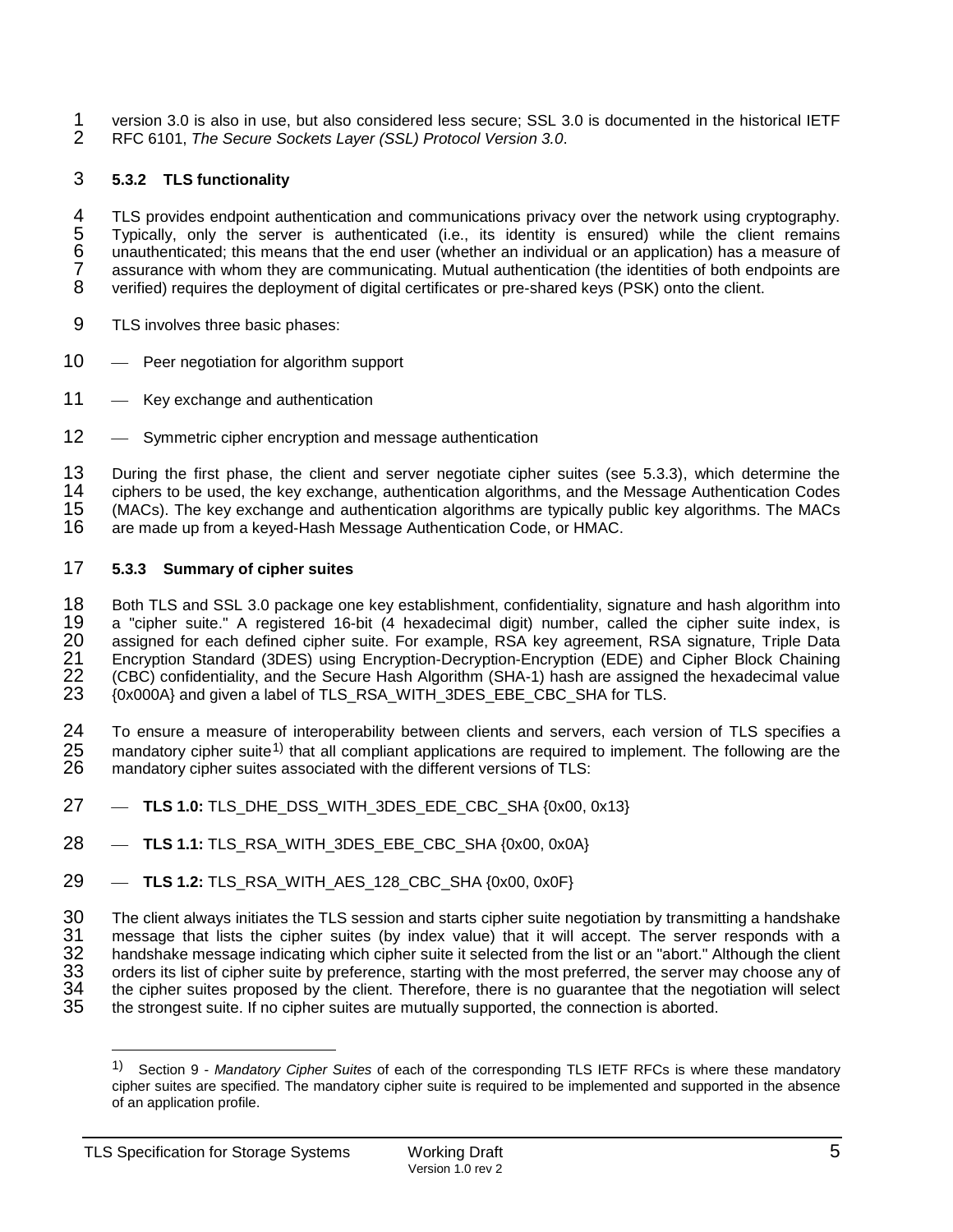1 NOTE When the negotiated options, including optional public key certificates and random data for developing<br>2 keying material to be used by the cryptographic algorithms, are complete, messages are exchanged to place the<br> 2 keying material to be used by the cryptographic algorithms, are complete, messages are exchanged to place the communications channel in a secure mode.

# 4 **5.3.4 X.509 digital certificates**

5 TLS uses X.509 version 3 public key certificates that are conformant with the *Certificate and Certificate*  6 *Extension Profile* defined in Section 4 of IETF RFC 5280. This certificate and certificate revocation list 7 (CRL) profile specifies the mandatory fields included in the certificate as well as optional fields and<br>8 extensions that may be included in the certificate. These X.509 certificates use a digital signature to bind 8 extensions that may be included in the certificate. These X.509 certificates use a digital signature to bind<br>9 together a public key with an identity. These signatures will often be issued by a certificate authority (CA) 9 together a public key with an identity. These signatures will often be issued by a certificate authority (CA)<br>10 associated with an internal or external public key infrastructure (PKI): however, an alternate approach 10 associated with an internal or external public key infrastructure (PKI); however, an alternate approach 11 uses self-signed certificates (the certificate is digitally signed by the very same key-pair whose public part 11 uses self-signed certificates (the certificate is digitally signed by the very same key-pair whose public part appears in the certificate data). The trust models associated with these two approaches are very different.

13 NOTE Self-signed certificates can be used to form a web of trust (trust decisions are in the hands of individual 14 users/administrators), but is considered less secure as there is no central authority for trust (e.g., 14 users/administrators), but is considered less secure as there is no central authority for trust (e.g., no identity<br>15 assurance or revocation). This reduction in overall security, which may still offer adequate protecti 15 assurance or revocation). This reduction in overall security, which may still offer adequate protections for some <br>16 environments, is accompanied by an easing of the overall complexity of implementation. 16 environments, is accompanied by an easing of the overall complexity of implementation.

17 Section 6 of IETF RFC 5280 identifies the need for clients and servers to perform basic path validation,<br>18 extension path validation, and Certificate Revocation List (CRL) validation. These validations include, but 18 extension path validation, and Certificate Revocation List (CRL) validation. These validations include, but<br>19 are not limited to, the following: are not limited to, the following:

- 20 The certificate is a validly constructed certificate
- $21 -$  The signature is correct for the certificate
- $22$  The date of its use is within the validity period (i.e., it has not expired)
- $23$  The certificate has not been revoked (applies only to PKI certificates)
- 24 The certificate chain is validly constructed (considering the peer certificate plus valid issuer 25 certificates up to the maximum allowed chain depth (applies only to PKI certificates) certificates up to the maximum allowed chain depth (applies only to PKI certificates)
- 26 X.509 digital certificates come in various formats, but the following are the most commonly used in <br>27 coniunction with TLS: conjunction with TLS:
- 28 DER-encoded X.509. See ISO/IEC 9594-8:2008 for specification and technical corrigenda
- 29 Base 64-encoded X.509 (often called PEM). See Section 6.8 of IETF RFC 2045

# 30 **6 Requirements**

 $\overline{a}$ 

# 31 **6.1 TLS protocol requirements**

32 Storage systems functioning as servers shall implement the TLS protocol; however, its use by clients is 33 optional. TLS version 1.2 (specified in IETF RFC 5246) or later shall be implemented. Servers shall not

33 optional. TLS version 1.2 (specified in IETF RFC 5246) or later shall be implemented. Servers shall not

<span id="page-10-0"></span>34 support SSL (i.e., disable versions 1.0,  $2.0^{2}$ ), and 3.0).

<sup>&</sup>lt;sup>2)</sup> IETF RFC 6176 removes TLS 1.2 backward compatibility with SSL such that TLS sessions will never negotiate the use of SSL version 2.0.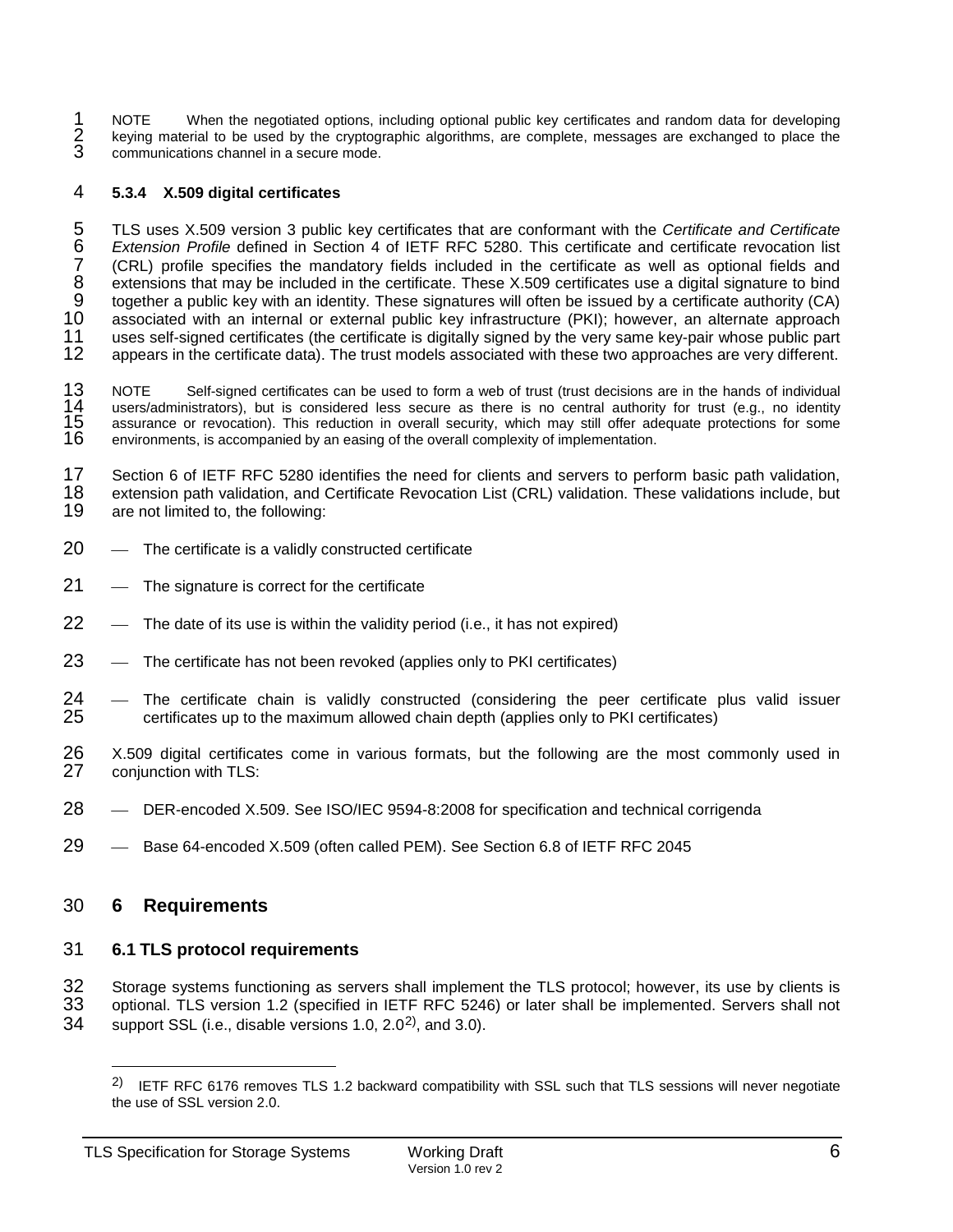- 1 Storage systems shall guard against renegotiation attacks (as outlined in IETF RFC 5746), using one of the following approaches: the following approaches:
- $3 3 -$  Option 1: Disable renegotiations<sup>3)</sup>
- 4 Option 2: Implement the TLS Renegotiation Indication Extension specified in IETF RFC 5746

# <span id="page-11-4"></span>5 **6.2 Cipher suites**

#### 6 **6.2.1 Required cipher suites for interoperability**

- 7 Storage systems shall not use MD5 or SHA-1 as the default HMAC, which is different than what is specified in the cipher suite. In addition, storage systems shall support: specified in the cipher suite. In addition, storage systems shall support:
- 9 selection and use of signature/hash algorithm pairs, using the *supported\_signature\_algorithms*<br>10 mechanism in TLS 1.2 mechanism in TLS 1.2
- 11 use of SHA-256 or greater strength hashes
- 12 Storage systems shall use cipher suites that have at least 112 bits of security strength. In addition, the 13 following cipher suites shall be supported by storage systems and clients accessing them: following cipher suites shall be supported by storage systems and clients accessing them:
- $14$  TLS\_RSA\_WITH\_AES\_128\_CBC\_SHA  $\{0x00, 0x2F\}$ <sup>[4\)](#page-11-1)</sup>
- 15 TLS\_RSA\_WITH\_AES\_128\_CBC\_SHA256 {0x00, 0x3C}
- 16 NOTE The use of CBC mode encryption carries the theoretical risks associated with padding oracle attacks<sup>[5\)](#page-11-2)</sup>.<br>17 . Other encryption modes like GCM do not carry these risks. Other encryption modes like GCM do not carry these risks.

#### 18 **6.2.2 Recommended cipher suites for enhanced security**

- 19 The following cipher suites should be supported by storage systems and clients accessing them:
- 20 TLS RSA\_WITH\_AES\_256\_CBC\_SHA256 {0x00, 0x3D}
- $21$  TLS RSA WITH AES 128 GCM SHA256 {0x00, 0x9C}<sup>6}</sup>
- 22 TLS\_DHE\_RSA\_WITH\_AES\_128\_CBC\_SHA256 {0x00,0x67}

23 NOTE TLS\_RSA is strictly weaker than ephemeral Diffie-Hellman (TLS\_DHE) key exchange since it does not<br>24 provide perfect forward secrecy. Perfect forward secrecy protects past communication sessions even if the long-te provide perfect forward secrecy. Perfect forward secrecy protects past communication sessions even if the long-term private key is compromised.

 $\overline{a}$ 

<span id="page-11-0"></span><sup>3)</sup> This approach may also prevent the use of client-side certificates in certain scenarios.

<span id="page-11-1"></span><sup>4)</sup> In the absence of an application profile standard this is the mandatory cipher suite for TLS  $v1.2$ .

<span id="page-11-2"></span><sup>5)</sup> Additional information on padding oracle attacks can be found in the *Practical Padding Oracle Attacks* paper by Juliano Rizzo and Thai Duong.

<span id="page-11-3"></span><sup>6)</sup> GCM ciphersuites for TLS can be found in IETF RFC 5288.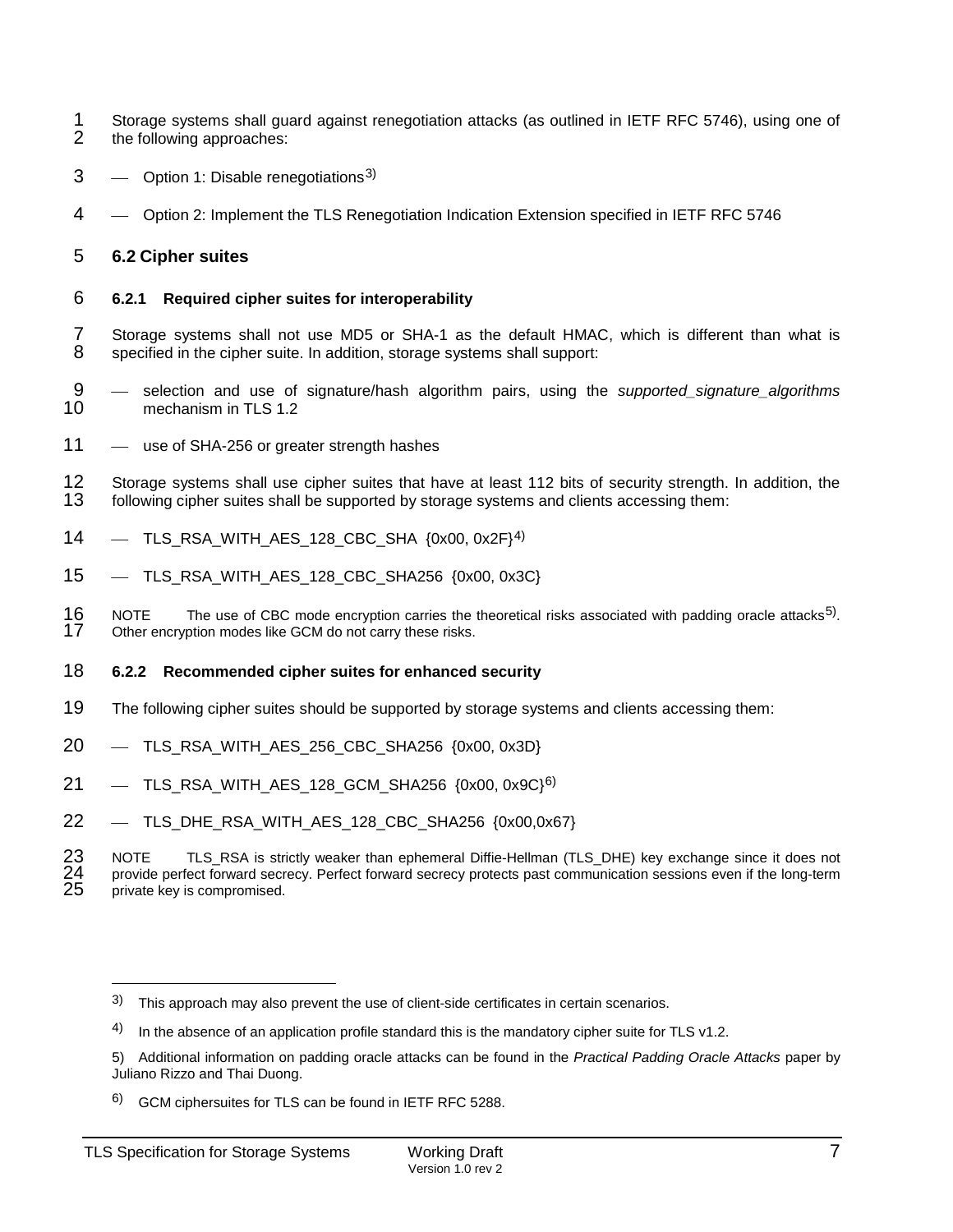1 Since the use of digital certificates can add complexity, especially for mutual authentication, an alternate<br>2 approach using pre-shared keys is permitted. As such, the following pre-shared key cipher suites should 2 approach using pre-shared keys is permitted. As such, the following pre-shared key cipher suites should 3 be supported by storage systems and clients accessing them: be supported by storage systems and clients accessing them:

- 4 TLS\_PSK\_WITH\_AES\_128\_CBC\_SHA256 {0x00,0xAE}
- 5 TLS\_PSK\_WITH\_AES\_256\_CBC\_SHA384 {0x00,0xAF}
- 6 TLS\_PSK\_WITH\_AES\_128\_GCM\_SHA256 {0x00,0xA8}
- $7 -$  TLS PSK WITH AES 256 GCM SHA384  ${0x00,0xA9}$

8 NOTE TLS\_PSK\_WITH\_AES\_128\_GCM\_SHA256 and TLS\_PSK\_WITH\_AES\_256\_GCM\_SHA384 use the<br>9 new authenticated encryption with additional data (AEAD) algorithms. AEAD\_AES\_128\_GCM\_\_and 9 new authenticated encryption with additional data (AEAD) algorithms, AEAD\_AES\_128\_GCM and <br>10 AEAD\_AES\_256\_GCM as\_described\_in\_IETF\_RFC\_5116. AEAD\_AES\_256\_GCM, as described in IETF RFC 5116.

11 In situations where enhanced security is desired or compliance with specialized requirements (e.g., U.S.  $12$  Government<sup>7)</sup>) is necessary, the following cipher suites should be supported: Government<sup>[7\)](#page-12-0)</sup> is necessary, the following cipher suites should be supported:

- 13 TLS ECDHE\_ECDSA\_WITH\_AES\_128\_GCM\_SHA256 {0xC0,0x2B}
- 14 TLS\_ECDHE\_ECDSA\_WITH\_AES\_256\_GCM\_SHA384 {0xC0,0x2C}

15 NOTE IETF RFC 6460 states "The TLS\_ECDHE\_ECDSA\_WITH\_AES\_128\_GCM\_SHA256 cipher suite is<br>16 preferred; if offered, it MUST appear before the TLS\_ECDHE\_ECDSA\_WITH\_AES\_256\_GCM\_SHA384 cipher 16 preferred; if offered, it MUST appear before the TLS\_ECDHE\_ECDSA\_WITH\_AES\_256\_GCM\_SHA384 cipher<br>17 suite." This IETF RFC also identifies other issues that need to be addressed. suite." This IETF RFC also identifies other issues that need to be addressed.

# <span id="page-12-1"></span>18 **6.3 Digital certificates**

19 When digital certificates are used by storage systems and clients that access these systems, the<br>20 supported certificates shall be X.509 version 3 public key certificates that are conformant with the 20 supported certificates shall be X.509 version 3 public key certificates that are conformant with the 21 Certificate and Certificate Extension Profile defined in Section 4 of IETF RFC 5280. 21 *Certificate and Certificate Extension Profile* defined in Section 4 of IETF RFC 5280.

22 Server certificates shall be supported by all storage servers using TLS. Client certificates should be 23 supported by clients accessing storage systems for management operations and data access. supported by clients accessing storage systems for management operations and data access.

- 24 For RSA/DSA server X.509 certificates, key sizes of 2048 bits or greater shall be used.
- 25 DER encoded X.509, Base64 encoded X.509, and PKCS#12 certificate formats shall be supported.

26 Certificate validation as described in Section 6 of IETF RFC 5280 shall be performed by storage systems<br>27 and clients that are presented a digital certificate. In addition, one of the following approaches shall be 27 and clients that are presented a digital certificate. In addition, one of the following approaches shall be<br>28 used to determine whether a certificate has been revoked: used to determine whether a certificate has been revoked:

- 29 Option 1: Use Certificate Revocation Lists (CRL)
- 30 
Supported CRLs shall be in the DER encoded X.509 or the Base64 encoded X.509 formats
- <span id="page-12-0"></span>31 - Valid CRLs stored locally (distribution out of scope for this standard) or retrieved from an external<br>32 - source (e.g., a CRL Distribution Point or CRLDP) shall be used source (e.g., a CRL Distribution Point or CRLDP) shall be used

<sup>7)</sup> IETF RFC 6460 identifies cipher suites that comply with the National Security Agency (NSA) Suite B Cryptography profile requirements for TLS.  $\overline{a}$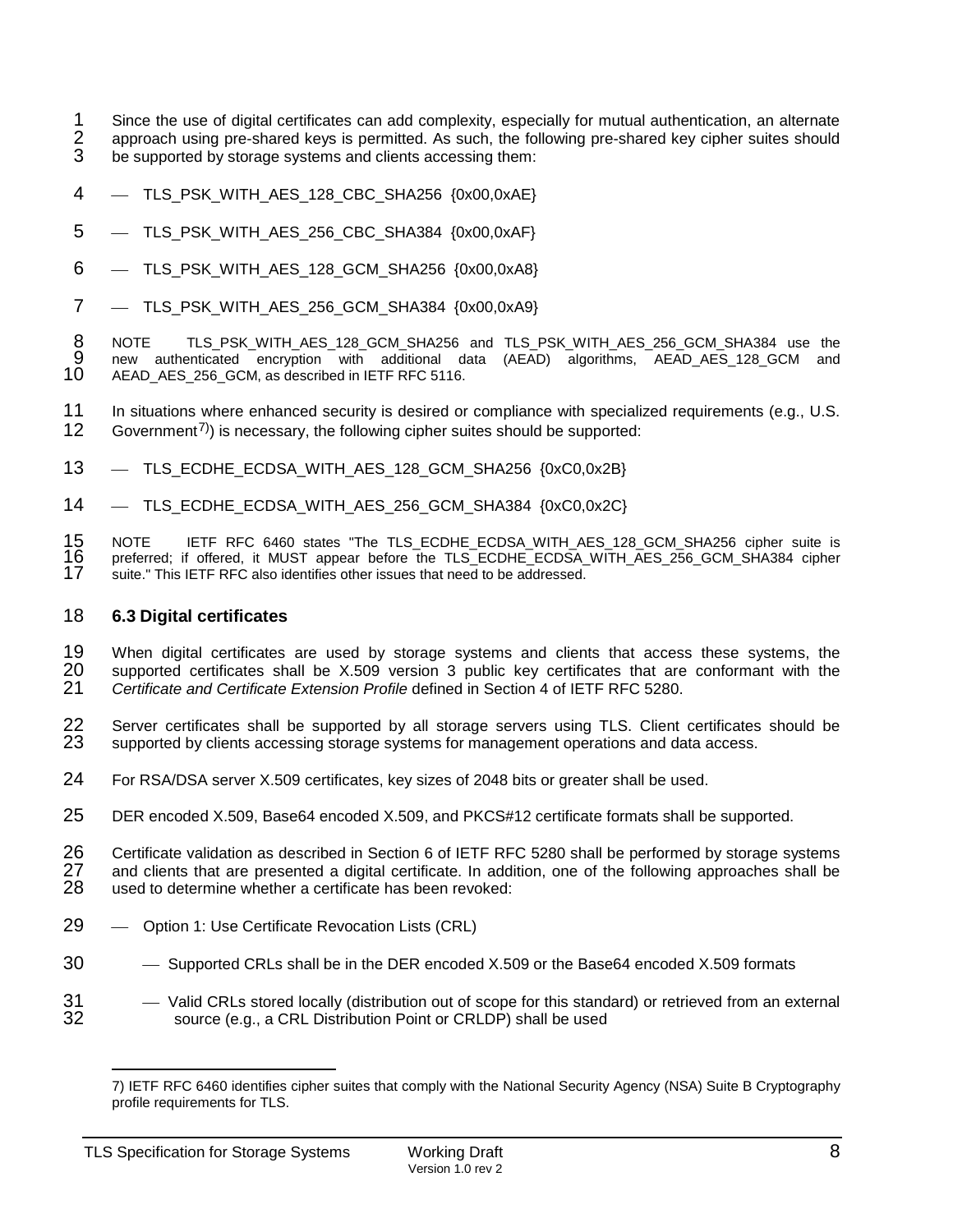- 1 Option 2: Use a certificate-status protocol such as OCSP in one of the following ways:
- 2 Directly use the Online Certificate Status Protocol (OCSP) as described IETF RFC 6960
- 3 Indirectly using OCSP through the *Certificate Status Request* extension to TLS described in Section 8 of IETF RFC 6066

# 5 **7 Guidance for the implementation and use of TLS in data storage**

### 6 **7.1 Digital certificates**

### 7 **7.1.1 Certificate model**

8 Digital certificates are used to identify servers (or less commonly clients) and provide cryptographic keys<br>9 for use in communication. These certificates can either be public key certificates or self-signed certificates 9 for use in communication. These certificates can either be public key certificates or self-signed certificates 10 (as noted in 5.3.4). Public key certificates typically provide more reliable identity assurances but require<br>11 orior planning and supporting infrastructure (e.g., certificate authorities). Self-signed certificates are 11 prior planning and supporting infrastructure (e.g., certificate authorities). Self-signed certificates are very<br>12 easy to deploy but do not provide a reliable identity assurance. Organizations should make a conscious 12 easy to deploy but do not provide a reliable identity assurance. Organizations should make a conscious 13 decision between the two models based on their risk profile and available resources. decision between the two models based on their risk profile and available resources.

# 14 **7.1.2 Chain of trust**

15 The confidence in the identity assurance provided by a certificate really depends on confidence in the 16<br>16 entity (i.e., certificate authority) issuing the certificate. Often a trusted certificate authority will issue 16 entity (i.e., certificate authority) issuing the certificate. Often a trusted certificate authority will issue a<br>17 certificate to an organization, which will then issue their own certificates (this creates the "chain o 17 certificate to an organization, which will then issue their own certificates (this creates the "chain of trust").<br>18 When using public key certificates, organizations should explicitly identify the certificate authoriti 18 When using public key certificates, organizations should explicitly identify the certificate authorities that 19 are allowed to issue certificates for use within the organization. These trusted CAs should be configured 19 are allowed to issue certificates for use within the organization. These trusted CAs should be configured <br>20 in the client (e.g., web browsers). in the client (e.g., web browsers).

# 21 **7.1.3 Certificate lifecycle**

22 Certificates need to be issued, installed, replaced and ultimately removed/revoked. Effective governance<br>23 of this certificate lifecycle is dependent on the organization developing sound policies and procedures. A 23 of this certificate lifecycle is dependent on the organization developing sound policies and procedures. A<br>24 commonly overlooked decision is the lifetime of the certificate. Certificates have expiration dates to 24 commonly overlooked decision is the lifetime of the certificate. Certificates have expiration dates to<br>25 specify the maximum time a certificate is valid (much like other forms of identity assurances) and at the<br>26 end 25 specify the maximum time a certificate is valid (much like other forms of identity assurances) and at the 26 end of their lifetime, they have to be replaced to avoid "certificate expired" errors. When setting the 27 lifetime, carefully consider the risk, complexity of the certificate request and installation, and the number 27 lifetime, carefully consider the risk, complexity of the certificate request and installation, and the number<br>28 of certificates involved. For example, if the certificate/request installation process requires 1.5 person 28 of certificates involved. For example, if the certificate/request installation process requires 1.5 person<br>29 hours and there are 10,000 certificates in the organization, setting the certificate lifetime to 1 year would 29 hours and there are 10,000 certificates in the organization, setting the certificate lifetime to 1 year would<br>30 require 8 full-time employees (10,000 x 1.5 divided by 8 hours per workday divided by 230 workdays per 30 require 8 full-time employees (10,000 x 1.5 divided by 8 hours per workday divided by 230 workdays per 31 vers workdays per year) just to replace the certificates.

32 Removal of certificates from devices being repurposed or leaving organization control is an essential<br>33 measure to protect the organization against unauthorized access. measure to protect the organization against unauthorized access.

 $34$  If a certificate is compromised (e.g., its private key is revealed to an unauthorized person) or if the 35 certificate is no longer needed, the certificate should be revoked (see 7.1.4) to prevent its further use. certificate is no longer needed, the certificate should be revoked (see 7.1.4) to prevent its further use.

#### 36 **7.1.4 Revocation**

37 Certificates need to be invalidated (revoked) when they are no longer useful or they have been<br>38 compromised (e.g., the private key associated with the certificate has come into the possession of an compromised (e.g., the private key associated with the certificate has come into the possession of an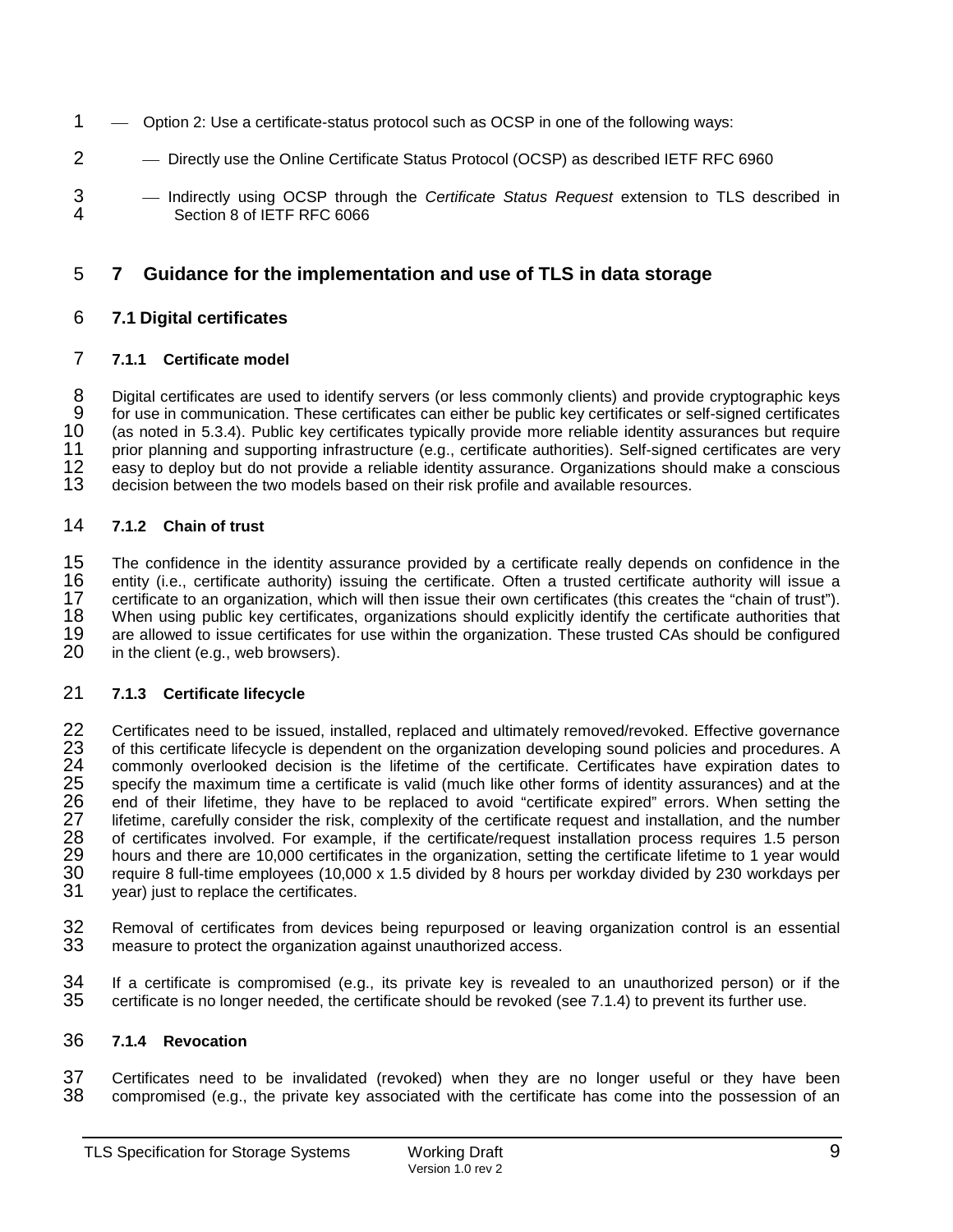- 1 unauthorized party). Certificate revocation is simply the process of adding a certificate to the certificate<br>2 revocation list (CRL). As described in 6.3, clients and other certificate users are required to check the 2 revocation list (CRL). As described in 6.3, clients and other certificate users are required to check the validity of a certificate (i.e., in part to verify that it has not been revoked) before making use of a certificat 3 validity of a certificate (i.e., in part to verify that it has not been revoked) before making use of a
- 4 certificate.
- 5 The following important certificate revocation issues should be addressed:
- $6 -$  The sources of the revocation information should be relevant and trustworthy
- 7 The revocation information should be as "fresh" as possible, especially when high value or sensitive<br>8 data is involved (e.g., a CRL can have lengthy expiration dates that masks the need to retrieve a 8 data is involved (e.g., a CRL can have lengthy expiration dates that masks the need to retrieve a<br>9 more current version of the CRL) more current version of the CRL)
- 10 CRLs, similar to certificate chains, can be large so adequate provisions should be made to store and 11 process CRLs when they are used for validation process CRLs when they are used for validation
- 12 When using OCSP directly, users should understand that there can be privacy issues, which<br>13 enecessitate additional protections (e.g., using TLS with OCSP) necessitate additional protections (e.g., using TLS with OCSP)

# 14 **7.2 Security awareness**

15 Users training (e.g., during security awareness training) is essential in working with certificates. For 16<br>16 example, when the organization uses public key certificates, users should be trained to never visit a site 16 example, when the organization uses public key certificates, users should be trained to never visit a site<br>17 that generates a "certificate warning" (issued by an un-trusted CA, expired, etc.) and to report those 17 that generates a "certificate warning" (issued by an un-trusted CA, expired, etc.) and to report those<br>18 warnings. It should be noted that self-signed certificates will typically generate a warning in a client web 18 warnings. It should be noted that self-signed certificates will typically generate a warning in a client web<br>19 browser and users can ignore this warning if they have other reasons for being confident in the identity of 19 browser and users can ignore this warning if they have other reasons for being confident in the identity of<br>20 the site (e.g., establishing a HTTPS session with a storage device by the network address of its 20 the site (e.g., establishing a HTTPS session with a storage device by the network address of its management port).

### 22 **7.3 Cipher suites**

23 As described in [5.3.3,](#page-9-1) cipher suites are a core element of TLS and they determine much of the<br>24 cryptography used in a TLS session. Many different cipher suites are supported within TLS and some are 24 cryptography used in a TLS session. Many different cipher suites are supported within TLS and some are<br>25 stronger than others. To avoid diminishing the security within a TLS session, leverage the following cipher 25 stronger than others. To avoid diminishing the security within a TLS session, leverage the following cipher<br>26 suite related quidance: suite related guidance:

- 27 Both clients and servers should be configured to require use of the cipher suites identified in [6.2.](#page-11-4)
- 28 Weaker cipher suites (e.g., all SSL v2.0 cipher suites, that use NULL encryption, that use MD5 for 29 hashing, that use ECB modes of operation, etc.) should be explicitly excluded from clients and 29 hashing, that use ECB modes of operation, etc.) should be explicitly excluded from clients and servers
- 31 Clients should be configurable to only list cipher suites that meet minimum levels of security strength 32 (e.g., minimum of 112 bits) 32 (e.g., minimum of 112 bits)
- 33 Servers should be configurable to only accept cipher suites that meet minimum levels of security S4 strength, and to choose the strongest acceptable cipher suite presented by the client strength, and to choose the strongest acceptable cipher suite presented by the client
- 35  $-$  If the client cannot negotiate use of a recommended cipher suite with the server, then the connection 36 should fail.
- 37 As noted in clause [6.3,](#page-12-1) for certificates using RSA/DSA, the key size shall be at least 2048 bits.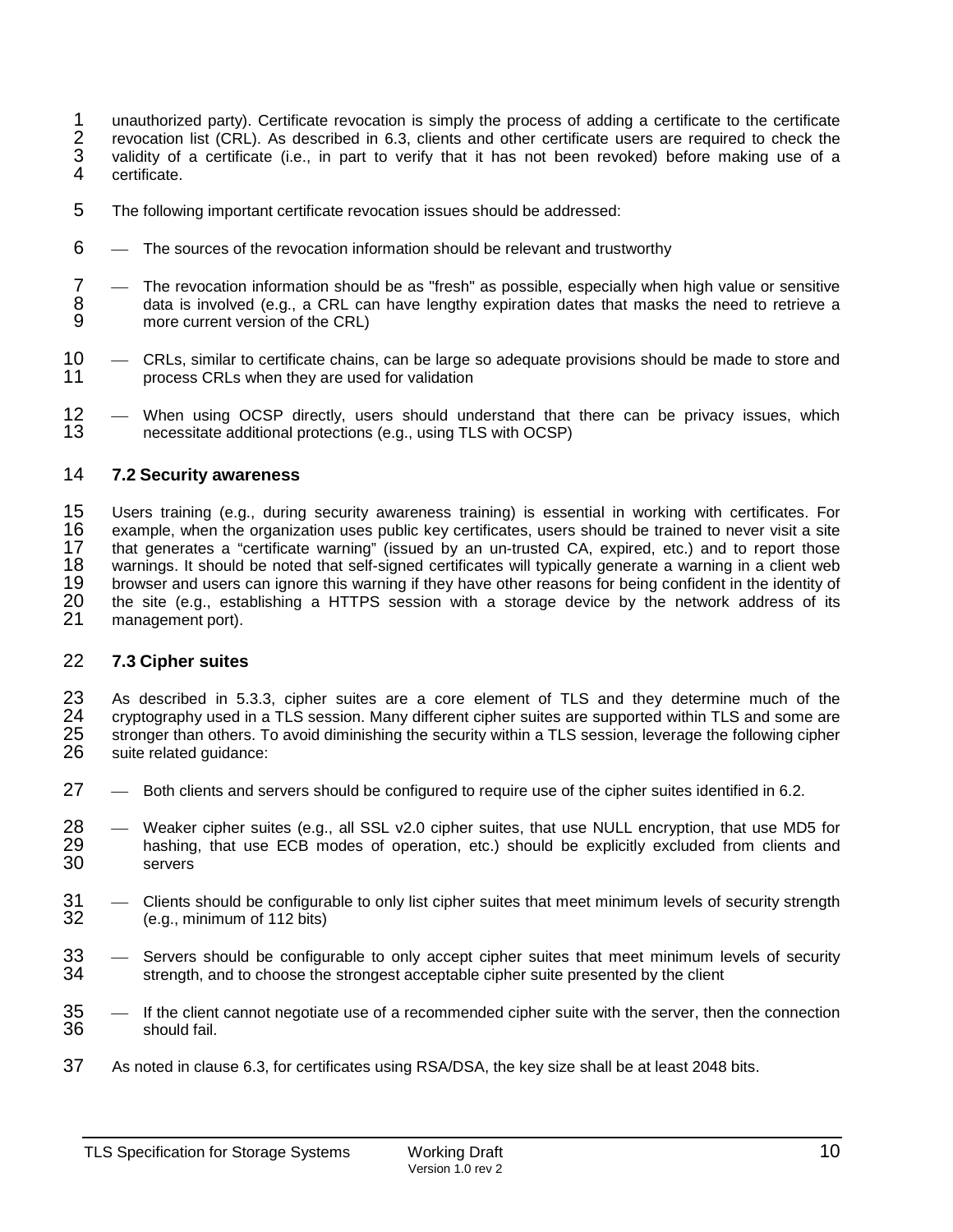# 1 **7.4 Using TLS with HTTP**

2 A serious risk exists that an adversary might be able to set up a false server or insert an unauthorized<br>3 proxy in the communications path in order to capture sensitive information such as authentication 3 proxy in the communications path in order to capture sensitive information such as authentication credentials. The most effective countermeasure for this attack is the controlled use of server certificates with TLS, matc 4 credentials. The most effective countermeasure for this attack is the controlled use of server certificates with TLS, matched by client controls on certificate acceptance on the assumption that the false server will 6 be unable to obtain an acceptable certificate. Specifically, this could be accomplished by configuring clients to always use TLS underneath HTTP authentication.

8 Servers may authenticate to clients through use of server certificates issued by a specifically authorized<br>9 certificate authority (or self-signed certificates with other identify assurances such as a known network 9 certificate authority (or self-signed certificates with other identify assurances such as a known network<br>10 address) and matching client controls specifying acceptable certificates. Alternatively, servers may be 10 address) and matching client controls specifying acceptable certificates. Alternatively, servers may be 11<br>11 authenticated using pre-shared keys (as described in 7.5). authenticated using pre-shared keys (as described in 7.5).

# 12 **7.5 Use of pre-shared keys**

13 Authentication via a pre-shared key (PSK) implements what is generally known as "source authentication"<br>14 - authentication is based on the source of a communication using the correct key. This is a much relaxed 14 – authentication is based on the source of a communication using the correct key. This is a much relaxed<br>15 method of authentication when compared with the potentially more robust authentication offered by 15 method of authentication when compared with the potentially more robust authentication offered by 16 public-key or self-signed certificates. As noted in IETF RFC 4279, PSK can be most useful in: 16 public-key or self-signed certificates. As noted in IETF RFC 4279, PSK can be most useful in:

- 17 Avoidance of certificate operations symmetric cryptographic operations are much less CPU-<br>18 intensive and thus appropriate for CPU-constrained environments intensive and thus appropriate for CPU-constrained environments
- 19 Simplified key management for some environments, it may be much more convenient to use a PSK<br>20 **Final entity on the intential and the infrastructure** and processes necessary to support certificates. rather than investing in the infrastructure and processes necessary to support certificates.

21 However the simplicity achieved in avoiding the use of certificates does come at a price. Consider the 22 case where the key belonging to a server has been compromised: if it's the private key from a PKI 22 case where the key belonging to a server has been compromised: if it's the private key from a PKI<br>23 certificate, all that is required is to revoke the current certificate and issue a new one. If the new certificate 23 certificate, all that is required is to revoke the current certificate and issue a new one. If the new certificate<br>24 is issued by a trusted CA (or the client clicks through the certificate warnings), the client can con 24 is issued by a trusted CA (or the client clicks through the certificate warnings), the client can continue to<br>25 connect to the server without complication. However, if the server was using PSK to authenticate to 25 connect to the server without complication. However, if the server was using PSK to authenticate to 26 clients, it will be necessary to generate a new key for the server and then modify the configuration of each 26 clients, it will be necessary to generate a new key for the server and then modify the configuration of each<br>27 client to use the new key when authenticating the server. client to use the new key when authenticating the server.

28 PSK also makes certain kinds of attacks somewhat easier. For example, the certificate environment<br>29 makes it somewhat difficult to spoof the identify of an entity as such spoofing requires knowledge of the 29 makes it somewhat difficult to spoof the identify of an entity as such spoofing requires knowledge of the<br>30 private key associated with a given certificate. This has motivated adversarial use of roque certificate 30 private key associated with a given certificate. This has motivated adversarial use of rogue certificate 31 authorities, middleperson attacks, etc., to work around this difficulty. In the PSK environment, if the<br>32 adversary can gain possession of the pre-shared key, they may impersonate the server at will as 32 adversary can gain possession of the pre-shared key, they may impersonate the server at will as<br>33 authentication is provided solely by possession of the key. This necessity of protecting the PSK from 33 authentication is provided solely by possession of the key. This necessity of protecting the PSK from 34 unauthorized access or disclosure heightens the criticality of sound key management practices. unauthorized access or disclosure heightens the criticality of sound key management practices.

- 35 When considering use of PSK, an organization should:
- 36 Understand the numbers of keys required and the scope of those keys for example, when<br>37 authenticating a server to clients, it may be acceptable to configure the same key on all clients. With 37 authenticating a server to clients, it may be acceptable to configure the same key on all clients. With 38 this large scope for that key, re-keying (due to cryptoperiod management or key compromise) will<br>39 the require reconfiguring each client. If mutual authentication is necessary, a unique pair of keys (one at 39 require reconfiguring each client. If mutual authentication is necessary, a unique pair of keys (one at 40<br>40 the server and one at the client) will be required for each client. Assure that the key generation 40 the server and one at the client) will be required for each client. Assure that the key generation<br>41 oncress uses sufficient entropy and makes use of the entire keyspace. process uses sufficient entropy and makes use of the entire keyspace.
- 42 Plan the key distribution process with PSK, keys need to be distributed between both clients and 43 servers and it will be necessary to carefully protect those keys from disclosure during distribution. servers and it will be necessary to carefully protect those keys from disclosure during distribution.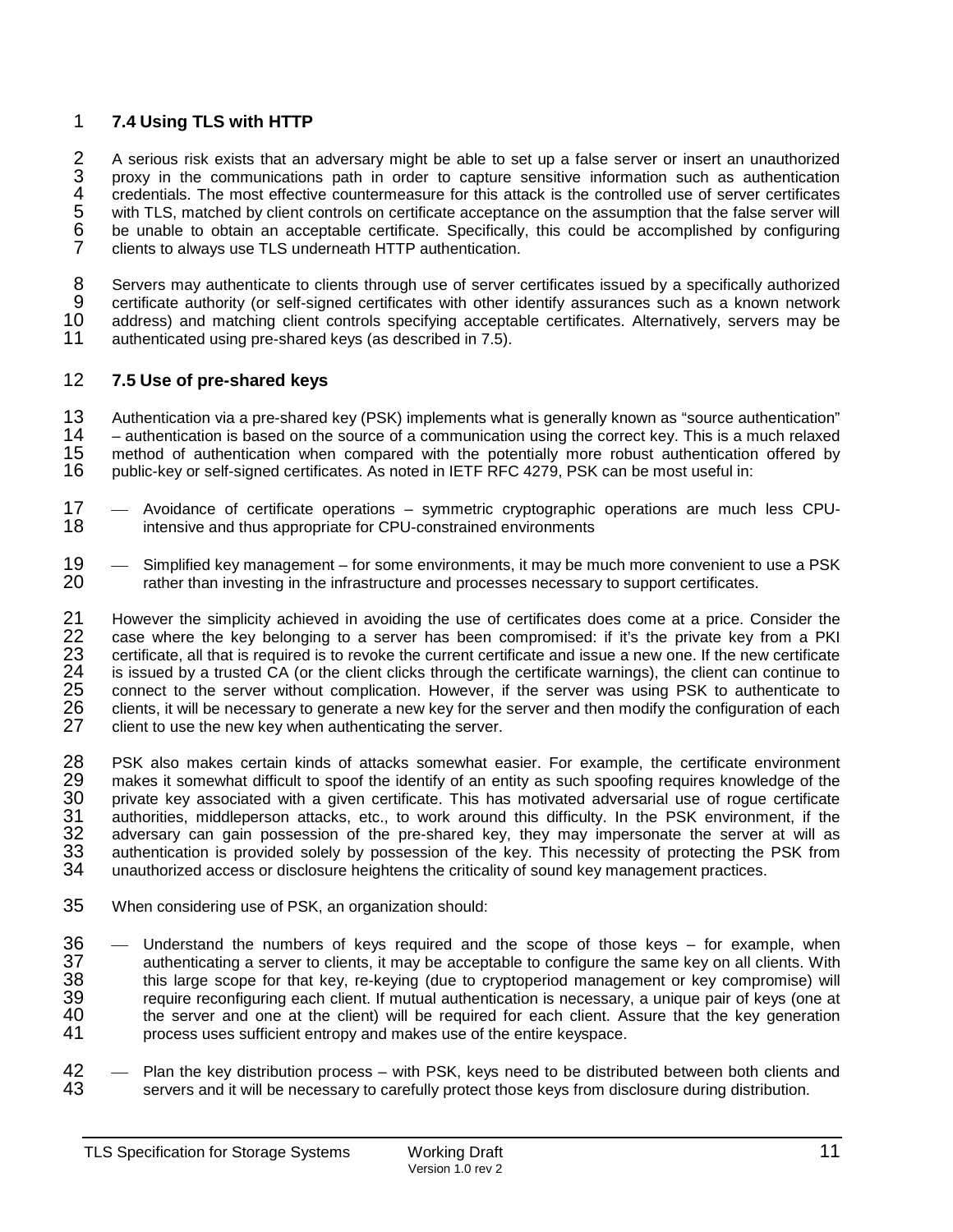1 - Protect keys stored on clients – with PSK, clients need to store the key(s) used in authenticating<br>2 servers (or if mutual authentication is used, themselves to servers) and clients may maintain a more 2 servers (or if mutual authentication is used, themselves to servers) and clients may maintain a more<br>3 relaxed default security posture than a server in a well-managed data center. When using PSK, key 3 relaxed default security posture than a server in a well-managed data center. When using PSK, key<br>4 storage may need to become much more robust. storage may need to become much more robust.

5 — Understand the risks associated with reliance on source authentication – when authentication is<br>6 achieved by knowledge of key alone, additional compensating controls may be required. For<br>6 example, consider the case w achieved by knowledge of key alone, additional compensating controls may be required. For example, consider the case where a server's PSK has been compromised: an adversary can set up a roque imitation of that server and direct clients to it (perhaps by a DNS-based exploit) and be indistinguishable from the real server. To compensate for the weakness of source authentication, it 10 might be necessary in a particular environment to carefully segregate the network environment and<br>11 employ strict access controls to limit an adversary's capability to create a roque server within the 11 employ strict access controls to limit an adversary's capability to create a rogue server within the 12 communications scope of the clients. communications scope of the clients.